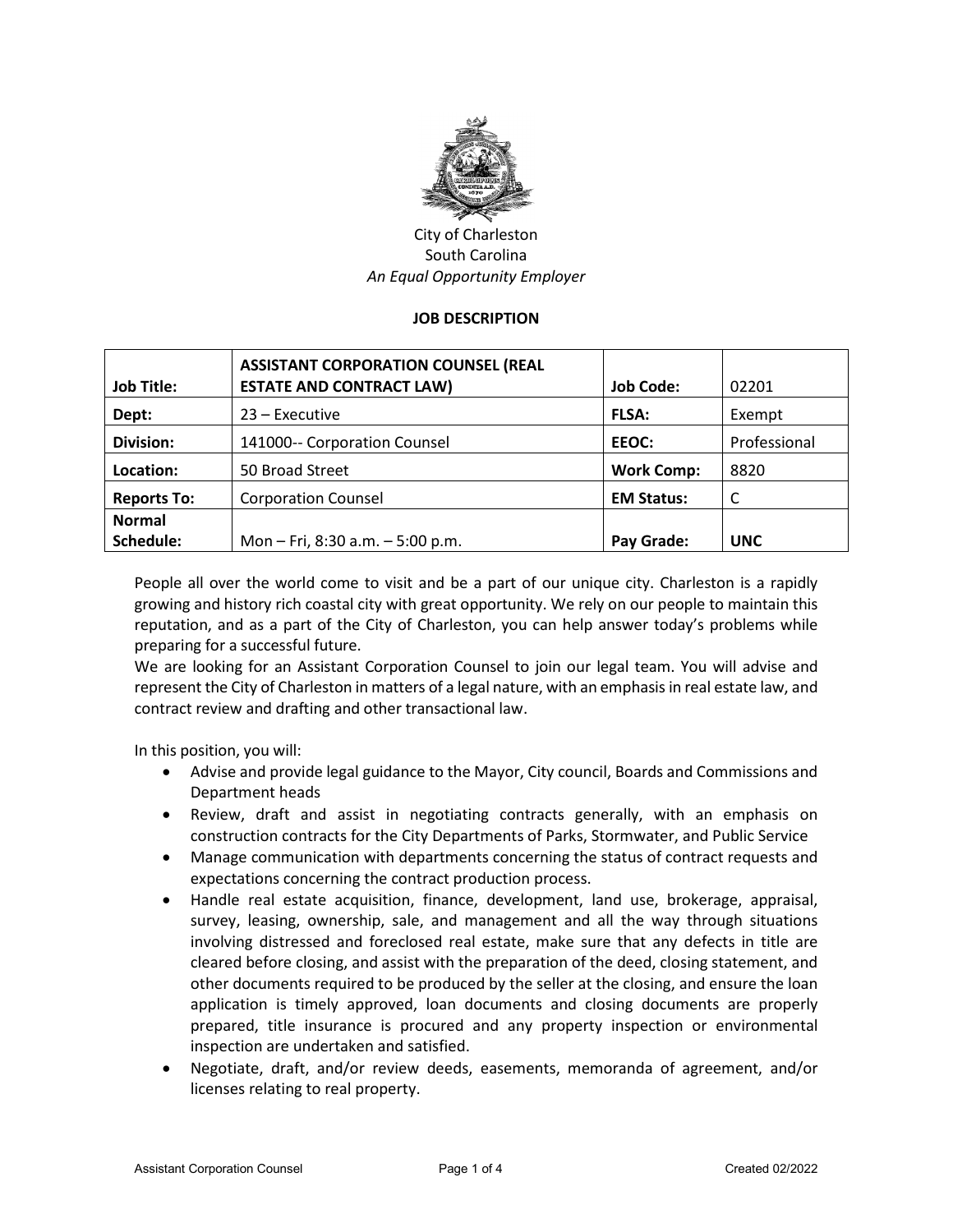- Perform comprehensive legal research in all areas of the law impacting the City's operations
- Interpret laws, rulings, regulations, court decisions, and ordinances.
- Draft ordinances, policies, legal memoranda, correspondence and reports.
- Attend City Council meetings, City Council Committee meetings, and neighborhood and other meetings as needed.
- Represent the interests of the City in litigation or other proceedings of a legal nature, as assigned by Corporation Counsel.
- Performs other duties as assigned.

May require evenings, weekends, and holidays as scheduled.

## **Qualifications**

Education requirements

• Juris Doctorate Law degree (J. D.)

Basic requirements

- Eight or more (8+) years in the practice of law with emphasis on real estate, land use, contract review/drafting, and related fields
- Must be a member in good standing of the South Carolina Bar and Rule 403 certified within six months of employment

Preferred qualifications

- Familiarity with AIA and other standard design and construction documents
- Knowledge of insurance and indemnity issues on construction projects; Knowledge of performance and payment bonds
- Experience in real estate and land use 3 to 5 years
- Experience in municipal law

#### **Benefits**

The City of Charleston offers an extensive benefits package, including: health, dental and vision insurance; employer-paid short and long term disability, life insurance, and employee assistance program; annual and sick leave; 10 paid holidays and 1 personal holiday every year; tuition reimbursement; participates with SC Retirement System; 401k and 457 plan options; and many other benefits. For more information, please visit https://www.charleston-sc.gov/1562/Benefits.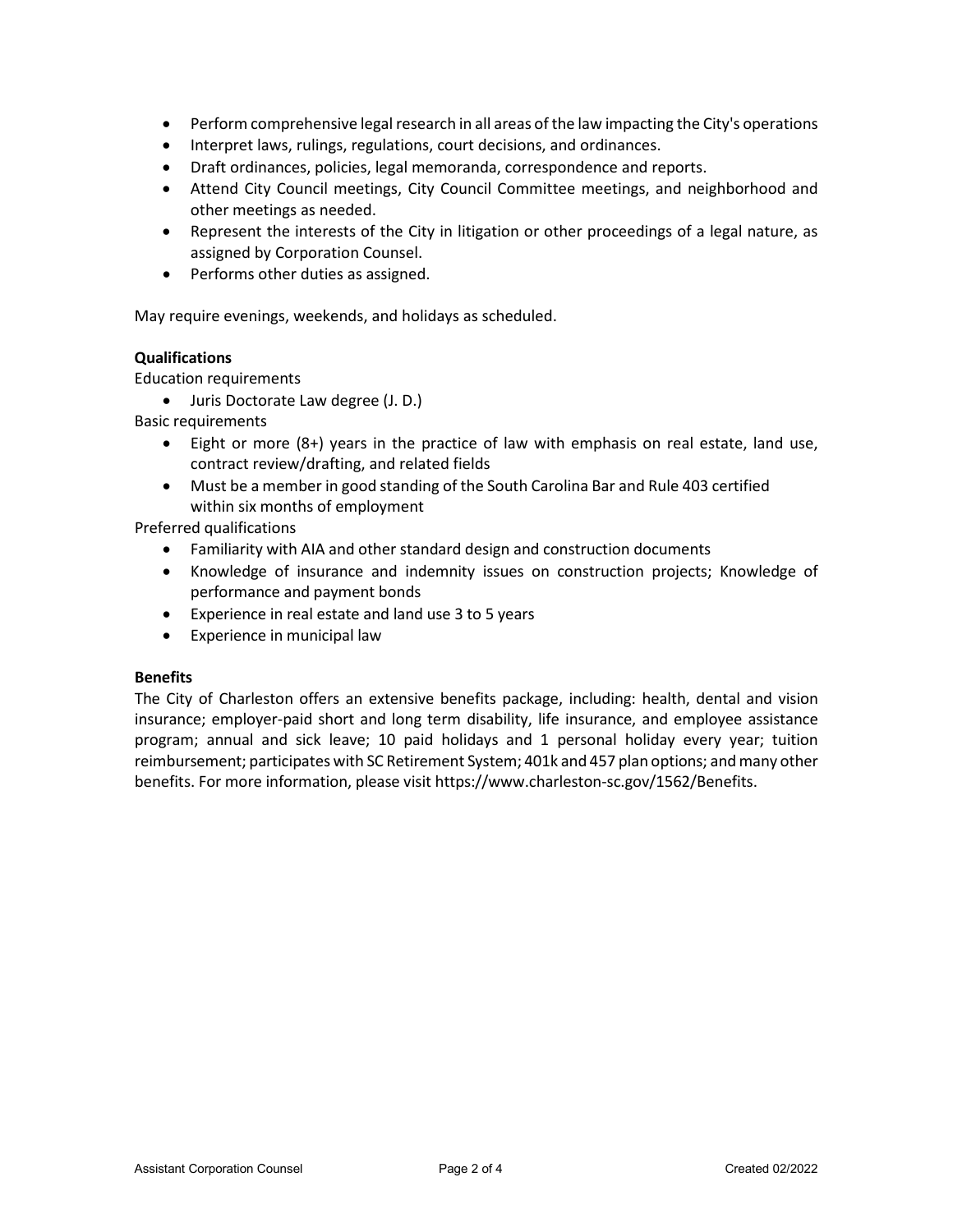### **SUPERVISORY RESPONSIBILITIES**

This job has no supervisory responsibilities.

### **EMERGENCY RESPONSIBILITY**

In the event of major storms or other emergency situations, this position may be subject to 24-hour shifts or any other emergency schedule that is necessary to meet the City's needs.

## **DECISION-MAKING AUTHORITY**

Decision making authority requires the ability to define problems, collect data, establish facts, draw valid conclusions and make recommendations. The lawyer must develop a thorough knowledge of policies, procedures and past practices and render non-routine decisions based on this knowledge. The lawyer must be cognizant that decisions affect other divisions in the organization and/or the general public and impact the operations of the division and organization. Occasional decisions may be reviewed at a higher level.

## **QUALIFICATIONS**

To perform this job successfully, the individual must be able to perform each essential duty and responsibility satisfactorily. Reasonable accommodations may be made to enable individuals with disabilities to perform the essential functions.

## **COMPUTER SKILLS**

To perform this job successfully, an individual should have a thorough knowledge of Microsoft Windows, Outlook, Excel and Word or similar software.

### **LANGUAGE SKILLS**

Ability to read, analyze and interpret scientific, technical and professional journals, financial reports and legal documents. Ability to write complex reports, correspondence, procedure manuals, speeches and articles for publication. Ability to effectively present information to top management, City Council, and the general public. Ability to respond to sensitive inquiries or complaints from the management, City Council and the general public.

#### **WRITING SKILLS**

Must have strong writing skills adaptable to drafting legal memoranda, briefs, correspondence and contracts.

#### **MATHEMATICAL SKILLS**

Ability to solve basic algebraic equations and develop budgets and spreadsheets.

#### **REASONING ABILITY**

Ability to define problems, collect data, establish facts, draw valid conclusions and make recommendations. Ability to interpret an extensive variety of technical instructions furnished in a variety of forms. Ability to deal with a variety of abstract concepts and variables.

### **PHYSICAL DEMANDS**

The physical demands described here are representative of those that must be met by an employee to successfully perform the essential functions of this job. Reasonable accommodations may be made to enable individuals with disabilities to perform the essential functions.